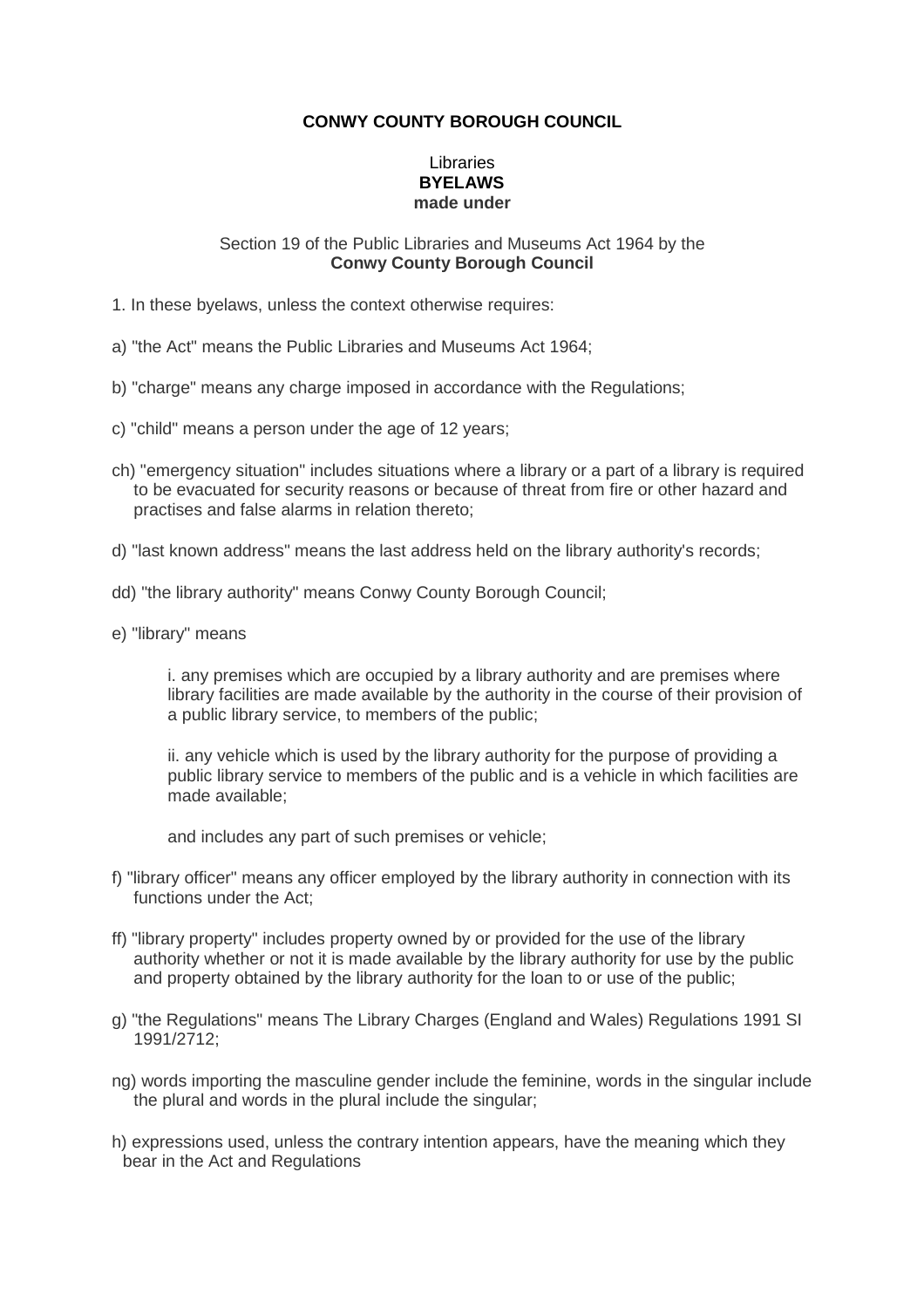- 2. An act performed in connection with the proper execution of his duties by a library officer shall not be a contravention of these byelaws.
- 3. No person shall give a false name or address for the purpose of entering the library or for the purpose of using any library facility.
- 4. No person who in the reasonable opinion of a library officer is offensively unclean in person or clothing or both shall remain in the library if requested by the library officer to leave.
- 5. Except with the consent of a library officer, no person shall:

a) cause or allow any dog (other than a working dog accompanying a disabled person) or other animal belonging to him or under his control to enter or remain in the library;

b) bring into any part of the library a wheeled vehicle or conveyance other than a wheelchair, pram, pushchair or shopping trolley;

c) enter or remain in any part of the library which a reasonable person would or should know is prohibited to the public or;

- ch) remain in the library after the time fixed for its closing
- 6. No person shall remain in the library after an emergency situation has been made known to him.
- 7. No person shall, unless specifically permitted by a library officer, take or attempt to take any library property from the library or past a check out or security point.
- 8. No person shall behave in a disorderly manner in the library, use violent, abusive or obscene language therein, or intentionally or recklessly cause or do anything likely to cause injury to any other person or property.
- 9. No person shall sleep in the library after having been requested not to do so by a library officer.
- 10. No person shall remain in a library without making proper use of the library's facilities after having been requested, by a library officer, to make such proper use of the facilities or to leave.
- 11. No person shall engage in audible conversation in any part of the library set apart as a reference department, study area, or for reading or where such conversation is prohibited by notice or after having been requested not to do so by a library officer.
- 12. No person shall intentionally or recklessly obstruct any library officer in the execution of his duty or intentionally or recklessly disturb, obstruct, interrupt, abuse or annoy any other person using the library.
- 13. No person shall, without the consent of a library officer, intentionally display, distribute, or leave any bill, placard, notice or other document in the library.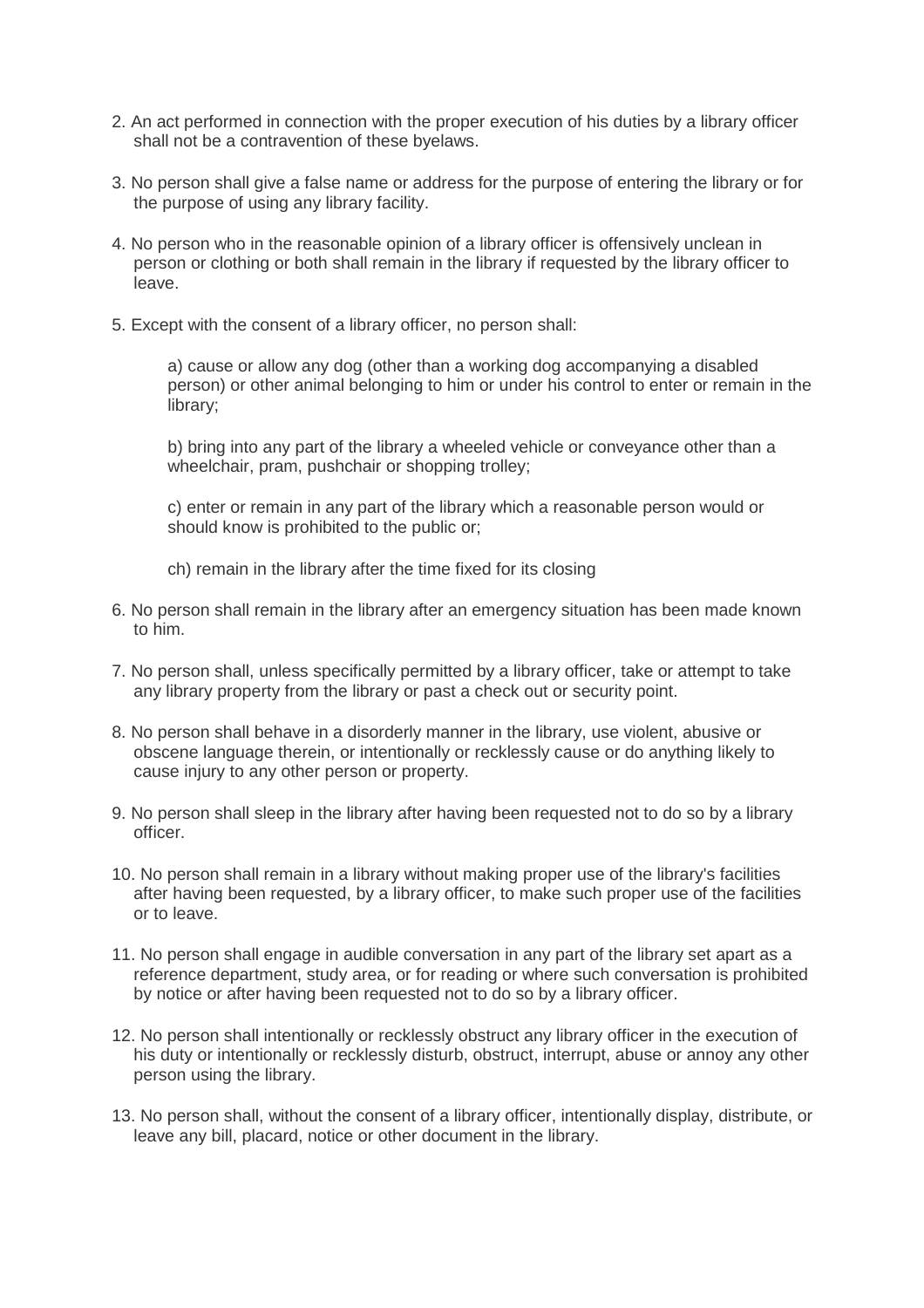- 14. No person shall, without the consent of a library officer, offer anything for sale in the library or canvass or seek signature for petitions.
- 15. No person having charge of a child shall without the consent of a library officer leave him unsupervised in the library.
- 16. No person shall smoke, light a match or use a cigarette lighter in the library other than in an area (if any) designated as an area where smoking is permitted.
- 17. No person shall, except with the consent of a library officer, partake of refreshment in the library.
- 18. No person shall, except with the consent of a library officer, cause or allow any mobile telephone, portable computer, or other electrical equipment, or apparatus for the reception of sound broadcasting or for the reproduction of sound, to be operated in any part of the library to which the public has access.
- 19. No person who

 a) borrows library property which is or if returned would be late and

 b) fails to pay any charge shall, unless with the specific consent of a library officer, borrow any other library property.

20. a) Any person who has borrowed library property which if returned would be returned late and who has been served with a notice by the library authority demanding return of the library property shall return the library property within 14 days from the date the notice was served.

 b) For the purpose of this byelaw, a notice may be served upon any person by delivering it to him, or by leaving it at his usual last known address, or by sending it by post addressed to him at that address.

- 21. Any person who contravenes any of the foregoing byelaws shall be liable to prosecution by the library authority and shall be liable on summary conviction to a fine not exceeding level 2 on the standard scale in respect of each offence.
- 22. A library officer may exclude any person who contravenes any of the foregoing byelaws from any library maintained by the library authority under the Act.
- 23. These byelaws replace the byelaws relating to libraries in operation in the former areas of Gwynedd and Clwyd County Council in respect of libraries being the responsibility of the Conwy County Borough Council as listed in the Schedule.

 [Note: Users of the library and library facilities are reminded that the provisions of the general law apply at all times. In particular, the library authority draws attention to the possibility of criminal charges under the Criminal Damage Act 1971 and the Misuse of Drugs Act 1971. ]

# **SCHEDULE**

**Libraries being the responsibility of Conwy County Borough Council.**